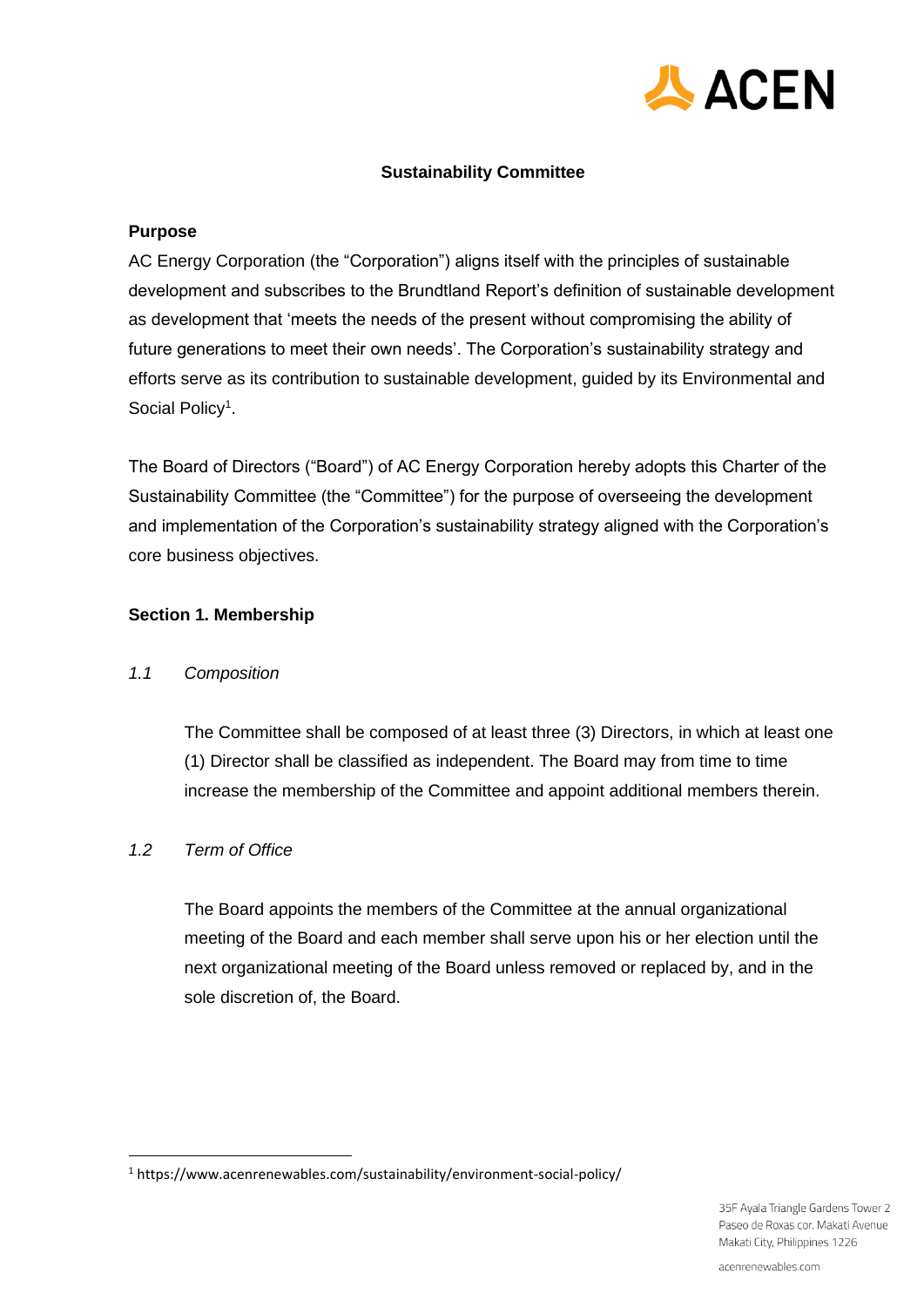

# *1.3 Vacancy*

Any vacancy in the Committee caused by the death, resignation, or disqualification of a member, or by any other cause, may be filled by the Board. The member elected to fill the vacancy shall hold office for the remainder of the term, or until his or her successor shall have been duly elected and have qualified.

# **Section 2. Powers, Duties, and Responsibilities of the Committee**

The Committee shall have the following powers, duties, and responsibilities:

- 2.1 Conduct periodic review (at least once a year) of the Corporation's Environmental, Social, and Climate-related commitments and propose the amendments and updates thereof to the Board.
- 2.2 Ensure the Corporation's full alignment with the Ayala Group of Companies' commitment to sustainable development.
- 2.3 Review and assess the Corporation's sustainability performance and disclosures wherein the Committee shall conduct a prior and postmortem review of the Corporation's Sustainability Report.
- 2.4 Present recommendations in determining strategic objectives and performance indicators to be monitored by the Corporation on sustainability.
- 2.5 Monitor the Corporation's performance in sustainability indices across relevant financial markets.
- 2.6 Assess the Corporation's exposure to sustainability-related issues and risks that could impact the Corporation's reputation and corporate strategy.
- 2.7 Review partnerships and relationships with stakeholders in view of the Corporation's commitment to Sustainable Development.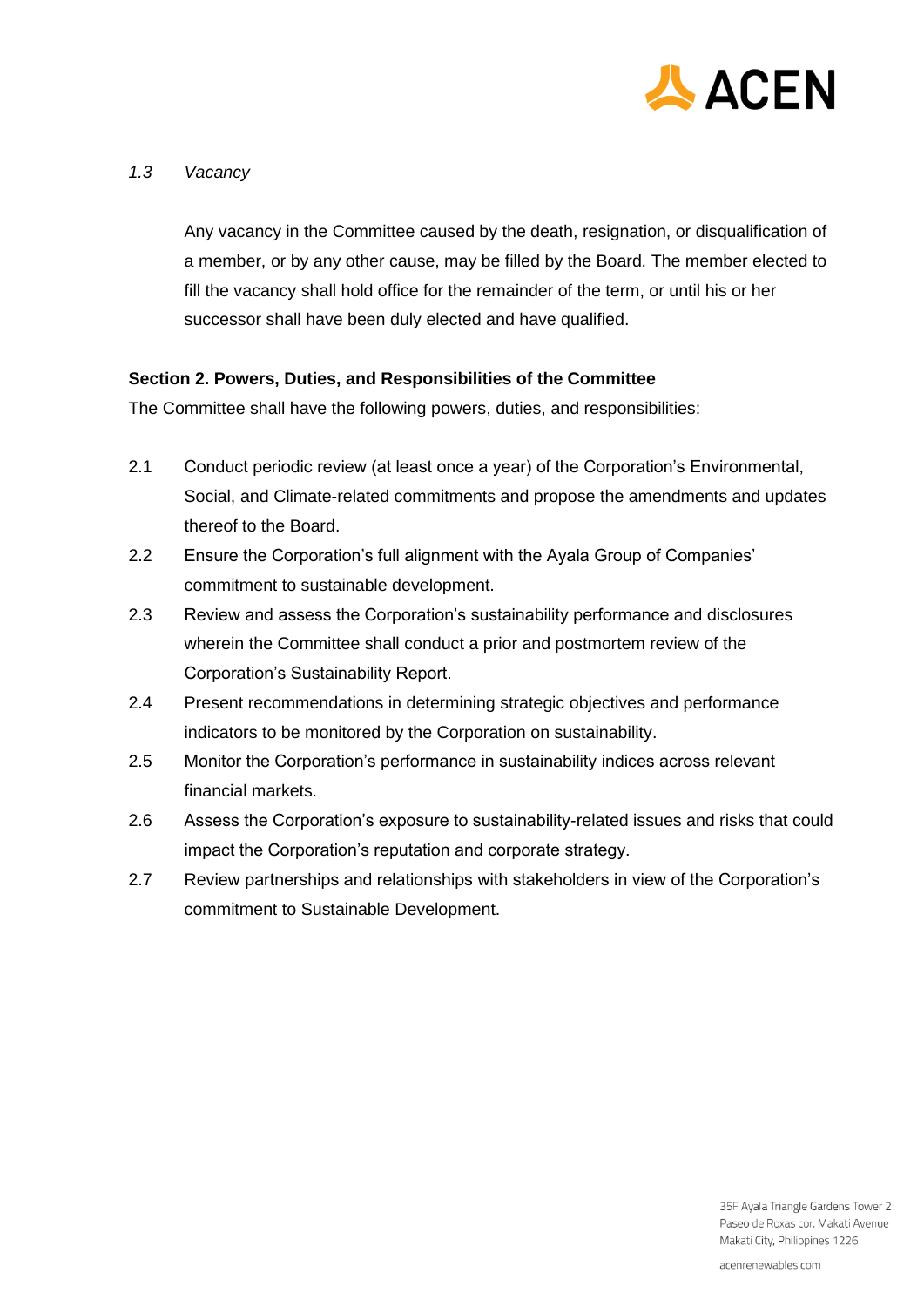

### **Section 3. Resolutions and Actions**

#### *3.1 Meetings*

The Committee shall meet in person or by teleconference quarterly at a time and place determined by its Chairman, with further meetings to occur when deemed necessary or desirable by the Committee or its Chairman. Actions of the Committee may also be taken by written consent (in physical, electronic, or digital format) by majority of the members when deemed necessary or desirable by the Committee or its Chairman.

#### *3.2 Minutes*

Minutes of the Committee meeting will be recorded and maintained by the Corporate Secretary and presented to the Committee at the next Committee meeting for approval. The Corporate Secretary or his/her designate shall act as secretary for the meetings. Attendance of members at Committee Meetings shall be disclosed in the Corporation's Annual Report.

#### *3.3 Quorum*

A quorum of 2/3 shall be necessary for the holding of a committee meeting as well as the transaction of business.

## *3.4 Reports to the Board*

The Chairman of the Committee or his/her designated representative shall report to the Board all actions of the Committee at the meeting of the Board following such actions.